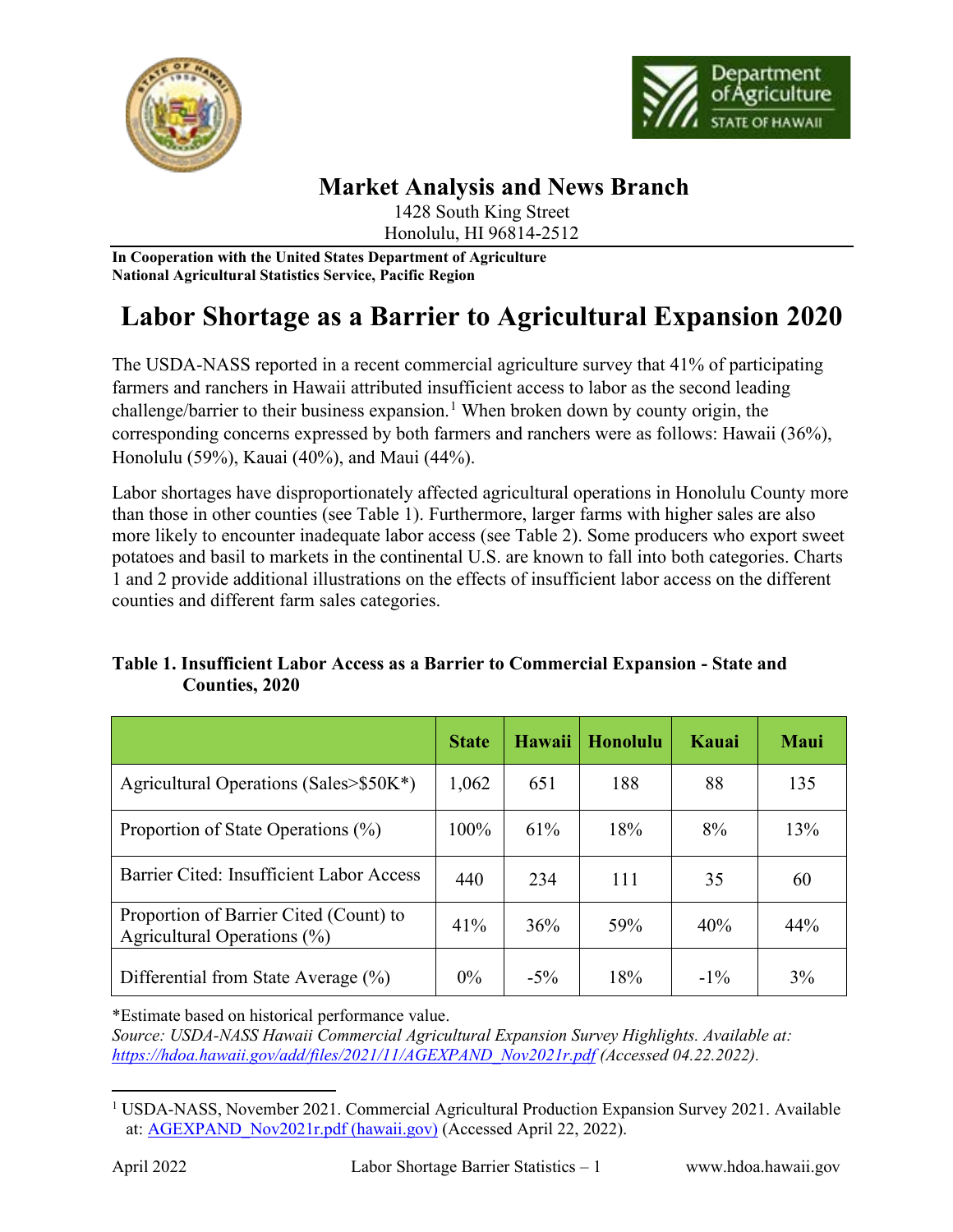#### **Table 2. Insufficient Labor Access as a Barrier to Commercial Expansion Faced by Farms in Different Sales Category, 2020**

|                                                                       | <b>State</b> | <b>Less</b><br>than<br>\$49,999 | \$50,000<br>to.<br>\$99,999 | \$100,000<br>to.<br>\$499,999 | \$500,000<br>or More |
|-----------------------------------------------------------------------|--------------|---------------------------------|-----------------------------|-------------------------------|----------------------|
| Agricultural Operations (Sales>\$50K*)                                | 1,062        | 474                             | 174                         | 260                           | 154                  |
| Proportion of State Operations (%)                                    | 100%         | 45%                             | 16%                         | 24%                           | 15%                  |
| Barrier Cited: Insufficient Access to<br>Labor                        | 440          | 144                             | 72                          | 129                           | 95                   |
| Proportion of Barrier Cited (Count) to<br>Agricultural Operations (%) | 41%          | 30%                             | 41%                         | 50%                           | 62%                  |
| Differential from State Average $(\%)$                                | $0\%$        | $-11\%$                         | $0\%$                       | 9%                            | 21%                  |

\*Estimate based on historical performance value.

*Source: USDA-NASS Hawaii Commercial Agricultural Expansion Survey Highlights. Available at: [https://hdoa.hawaii.gov/add/files/2021/11/AGEXPAND\\_Nov2021r.pdf](https://hdoa.hawaii.gov/add/files/2021/11/AGEXPAND_Nov2021r.pdf) (Accessed 04.25.2022).*

### **Chart 1: Differential in County and Statewide Rates in Hawaii – Insufficient Labor Access, 2020**



*Source: USDA-NASS, November 2021. Commercial Agricultural Production Expansion Survey 2021. Available at: [https://hdoa.hawaii.gov/add/files/2021/11/AGEXPAND\\_Nov2021r.pdf](https://hdoa.hawaii.gov/add/files/2021/11/AGEXPAND_Nov2021r.pdf) (Accessed 04.25.2022).*